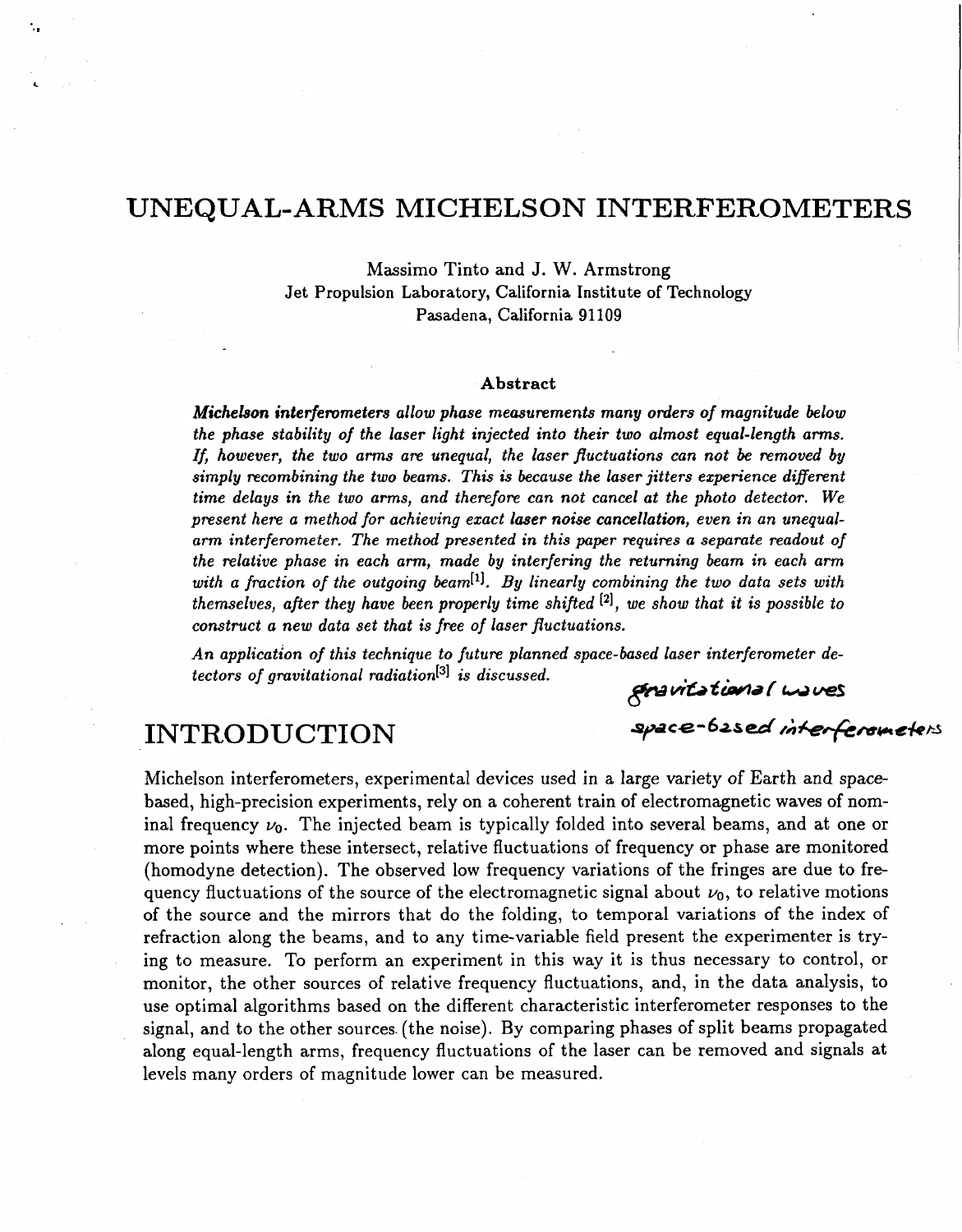**A** space-based experiment for detecting gravitational radiation, using Michelson interferometry, has been proposed **f31.** Since the frequency stability of the lasers it will use will be at best of a few parts in  $10^{-13}$  in the millihertz frequency band, it will be essential for this experiment to be able to remove these fluctuations when searching for gravitational waves of dimensionless amplitudes less than  $10^{-20}$  in the millihertz band<sup>[3]</sup>. Since the armlengths of this space-based interferometer can be different by several percent, the direct recombination of the two beams at a photo detector will not effectively remove the laser noise. This is because the frequency fluctuations of the laser will be delayed by a different amount of time inside the two different-length arms.

In order to solve this problem, a technique involving heterodyne interferometry with unequal arm lengths and independent phase-difference readouts in each arm has been identified **[2],** which yields data from which source frequency fluctuations can be removed exactly. This is achieved by taking a suitable linear combination of the two Doppler time series after having time shifted them properly. This direct method achieves the exact cancellation of the laser frequency fluctuations. An outline of the paper is presented below.

In Sec. 11 we state the problem, and derive the two Doppler responses, from the two unequal arms of a space-based interferometer, to a gravitational wave signal. The difference between the armlengths implies that the frequency fluctuations of the laser can not be removed by direct differencing of the two data sets. In Sec. I11 we present our technique for *synthesizing* an unequal-arm interferometer detector of gravitational waves. Our method is implemented in the time domain, and relies on a properly chosen linear combination of the two Doppler data. Our comments and conclusions are finally outlined in Sec. IV.

## STATEMENT OF THE PROBLEM

Let us consider three spacecraft flying in an equilateral triangle-like formation, each acting as a free falling test particle, and continuously tracking each other via coherent laser light. One spacecraft, which we will refer to as spacecraft *a,* transmits a laser beam of nominal frequency  $\nu_0$  to the other spacecraft (spacecraft *b* and *c* at distances  $L_1$  and  $L_2$ , respectively). The phase of the light received at spacecraft *b* and *c* is used by lasers on board spacecraft *b*  and *c* for coherent transmission back to spacecraft *a.* The relative two *two-way* frequency (or phase) changes as functions of time are then independently measured at two photo detectors on board spacecraft *a* (Figure 1). When a gravitational wave crossing the solar system propagates through these electromagnetic links, it causes small perturbations in frequency (or phase), which are replicated three times in each arm's data<sup>[4]</sup>.

To determine the response of an unequal arm interferometer to a gravitational wave pulse, let us introduce a set of Cartesian orthogonal coordinates *(X, Y,* 2) centered on spacecraft *<sup>a</sup>* (see Figure 2). The *X* axis is assumed to be oriented along the bisector of the angle enclosed between the two arms, *Y* is orthogonal to it in the plane containing the three spacecraft, and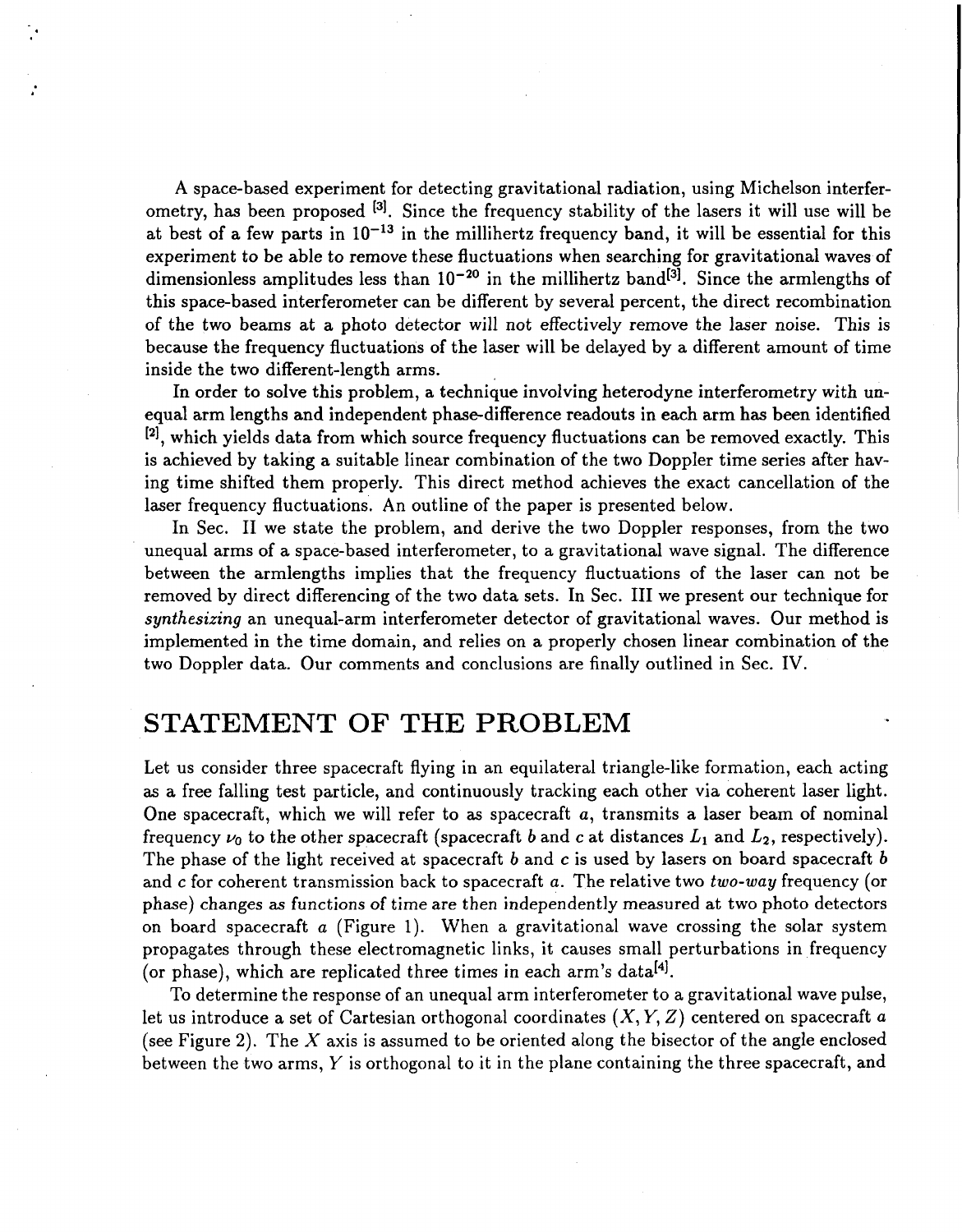the Z axis is chosen in such a way to form with  $(X, Y)$  a right-handed, orthogonal triad of axes. In this coordinate system we can write the two two-way Doppler responses, measured by spacecraft *a* at time *t*, as follows<sup>[5,6]</sup> (units in which the speed of light  $c = 1$ ).

*c* 

$$
\left(\frac{\Delta \nu(t)}{\nu_0}\right)_1 \equiv y_1(t) = h_1(t) + C(t - 2L_1(t)) - C(t) + n_1(t), \qquad (1)
$$

$$
\left(\frac{\Delta \nu(t)}{\nu_0}\right)_2 \equiv y_2(t) = h_2(t) + C(t - 2L_2(t)) - C(t) + n_2(t), \qquad (2)
$$

where  $h_1(t)$ ,  $h_2(t)$  are the gravitational wave signals in the two arms<sup>[5,6]</sup>, and we have denoted by  $C(t)$  the random process associated with the frequency fluctuations of the-master laser on board spacecraft  $a$ ;  $n_1(t)$ ,  $n_2(t)$  are the remaining noise sources affecting the Doppler responses  $y_1(t)$ ,  $y_2(t)$  respectively.

From equations (1, 2) it is important to note the characteristic time signature of the random process  $C(t)$  in the Doppler responses  $y_1, y_2$ . The time signature of the noise  $C(t)$  in  $y_1(t)$  for instance, can be understood by observing that the frequency of the signal received at time  $t$  contains laser frequency fluctuations transmitted  $2L_1$  seconds earlier. By subtracting from the frequency of the received signal the frequency of the signal transmitted at time *t,*  we also subtract the frequency fluctuations  $C(t)$  with the net result shown in equation (1).

Among all the noise sources included in equation (1), the frequency fluctuations due to the laser are expected to be by far the largest. A space-qualified single-mode laser, such as a diode-pumped Nd:YAG ring laser of frequency  $\nu_0 = 3.0 \times 10^{14}$  Hz and phase-locked to a Fabry-Perot optical cavity, is expected to have a spectral level of frequency fluctuations equal to about  $1.0 \times 10^{-13}/\sqrt{Hz}$  in the millihertz band<sup>[3]</sup>. Laser noise is to be compared with, e.g., the expected secondary noises which will be  $10<sup>7</sup>$  or more times smaller.

If the armlengths are unequal by an amount  $\Delta L = L_2 - L_1 \equiv \epsilon L_1$  (with  $\epsilon \approx 3 \times 10^{-2}$  for a space based interferometer<sup>[3]</sup>), the simple subtraction of the two Doppler data  $y_1(t)$ ,  $y_2(t)$ (which would be appropriate for a conventional equal-arm interferometer) gives a new data set that is still affected by the laser fluctuations by an amount equal to

$$
C(t - 2L_1) - C(t - 2L_2) \simeq 2\dot{C}(t - 2L_1)\epsilon L_1 \ . \tag{3}
$$

As a numerical example of equation  $(3)$  we find that, at a frequency of  $10^{-3}$  Hz and by using a laser of frequency stability equal to about  $10^{-13}/\sqrt{Hz}$ , the residual laser frequency fluctuations are equal to about  $10^{-16}/\sqrt{Hz}$ . Since the goal of proposed space-based interferometers<sup>[3]</sup> is to observe gravitational radiation at levels of  $10^{-20}/\sqrt{Hz}$  or lower, it is crucial for the success of these missions to cancel laser frequency fluctuations by many more orders of magnitude.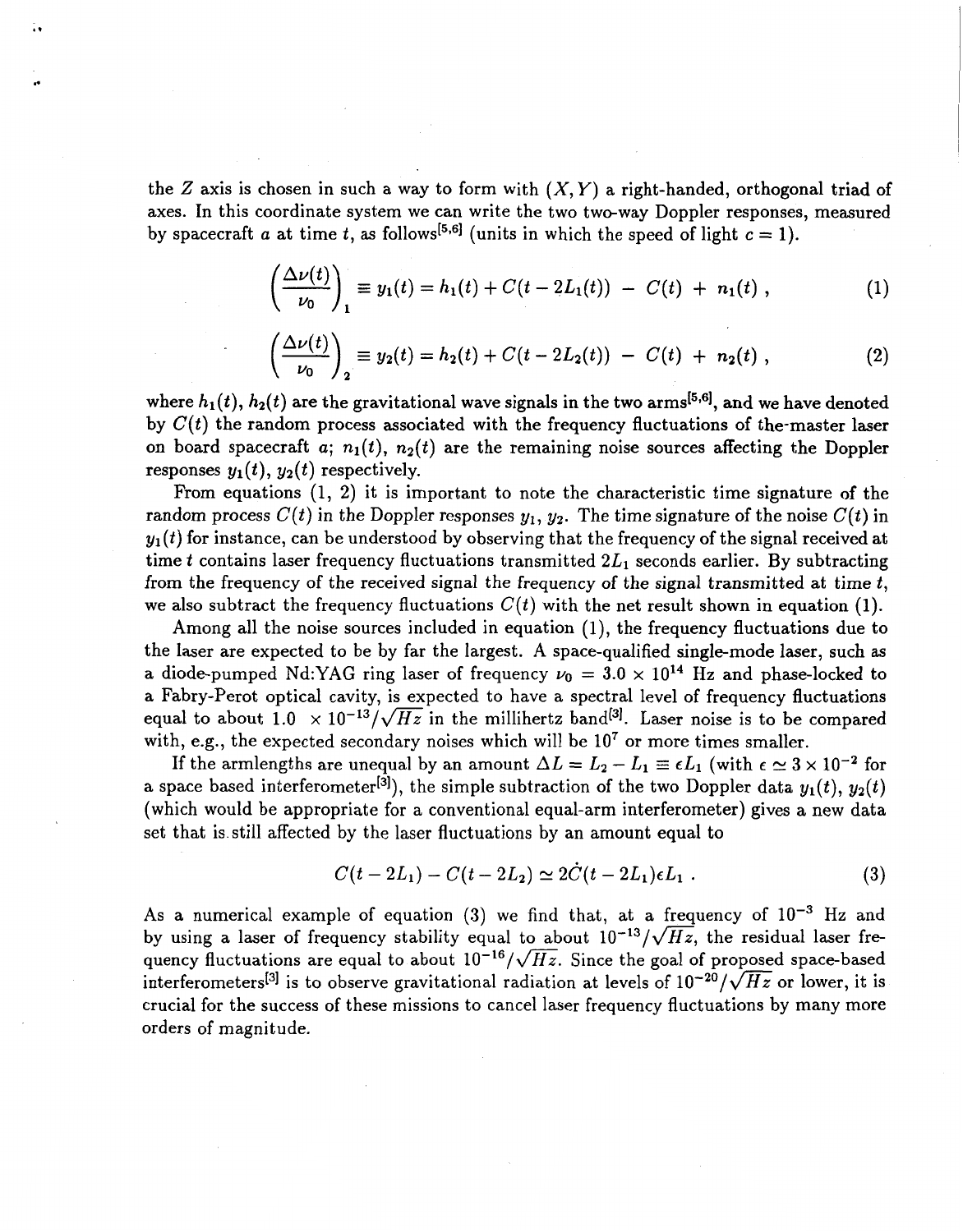## **UNEQUAL-ARMS INTERFEROMETERS**

 $\ddot{\phantom{0}}$ 

In what follows we will show that there exists an algorithm in the time domain for removing the frequency fluctuations of the laser from the two Doppler data  $y_1(t)$ ,  $y_2(t)$  at any time *t.* This method relies only on a properly chosen linear combination of the two Doppler data in the time domain. In order to show how this technique works, we will assume the two armlengths *L1, L2* to be constant and known exactly. The interested reader is referred to *[2]*  for a detailed analysis covering the most general configuration.

From equations (1, *2)* we may notice that, by taking the difference of the two Doppler data  $y_1(t)$ ,  $y_2(t)$ , the frequency fluctuations of the laser now enter into this new data set in the following way

$$
\Lambda_1(t) \equiv y_1(t) - y_2(t) = h_1(t) - h_2(t) + C(t - 2L_1) - C(t - 2L_2) + n_1(t) - n_2(t).
$$
\n(4)

If we now compare how the laser frequency fluctuations enter into equation **(4)** against how they appear into equations (1, *2),* we can further make the following observation. If we time-shift the data  $y_1(t)$  by the round trip light time in arm 2,  $y_1(t - 2L_2)$ , and subtract from it the data  $y_2(t)$  after it has been time shifted by the round trip light time in arm 1,  $y_2(t - 2L_1)$ , we obtain the following data set

$$
\Lambda_2(t) \equiv y_1(t - 2L_2) - y_2(t - 2L_1) = h_1(t - 2L_2) - h_2(t - 2L_1) + C(t - 2L_1)
$$
  
- 
$$
C(t - 2L_2) + n_1(t - 2L_2) - n_2(t - 2L_1).
$$
 (5)

In other words, the laser frequency fluctuations enter into  $\Lambda_1(t)$ , and  $\Lambda_2(t)$  with the same time-structure. This implies that, by subtracting equation **(4)** from equation (5), we can

generate a new data set that does not contain the laser frequency fluctuations 
$$
C(t)
$$
  
\n
$$
\Sigma(t) \equiv \Lambda_2(t) - \Lambda_1(t) = h_1(t - 2L_2) - h_1(t) - h_2(t - 2L_1) + h_2(t) + n_1(t - 2L_2) - n_1(t) - n_2(t - 2L_1) + n_2(t).
$$
\n(6)

From the expression of  $\Lambda_2(t)$  given in equation (5), it is easy to see that the new data set  $\Sigma(t)$  should be set to zero for the initial  $MAX[2L_1, 2L_2]$  seconds. This is because some of the data from  $y_1$  and  $y_2$  entering into  $\Lambda_2(t)$  "do not yet exist" during this time interval. Since the typical round trip light time for proposed space-based laser interferometer detectors of gravitational waves will never be greater than about 33 seconds<sup>[3]</sup>, we conclude that the amount of data lost in the implementation of our method is negligible.

We have simulated the procedure (equation 6) using realistic laser and shot noise spectra<sup>[3]</sup>, known arm lengths (differing by about **3** percent), and a simulated monochromatic gravitational wave incident normal to the plane of the interferometer. The results of the simulation are shown in Figure **3.** Plotted are spectral densities of the raw laser noise, the raw shot noise, and the canceled time series,  $\Sigma(t)$  (equation 6). This illustrates cancellation of the laser noise and modulation of the residual secondary noises<sup>[2]</sup>.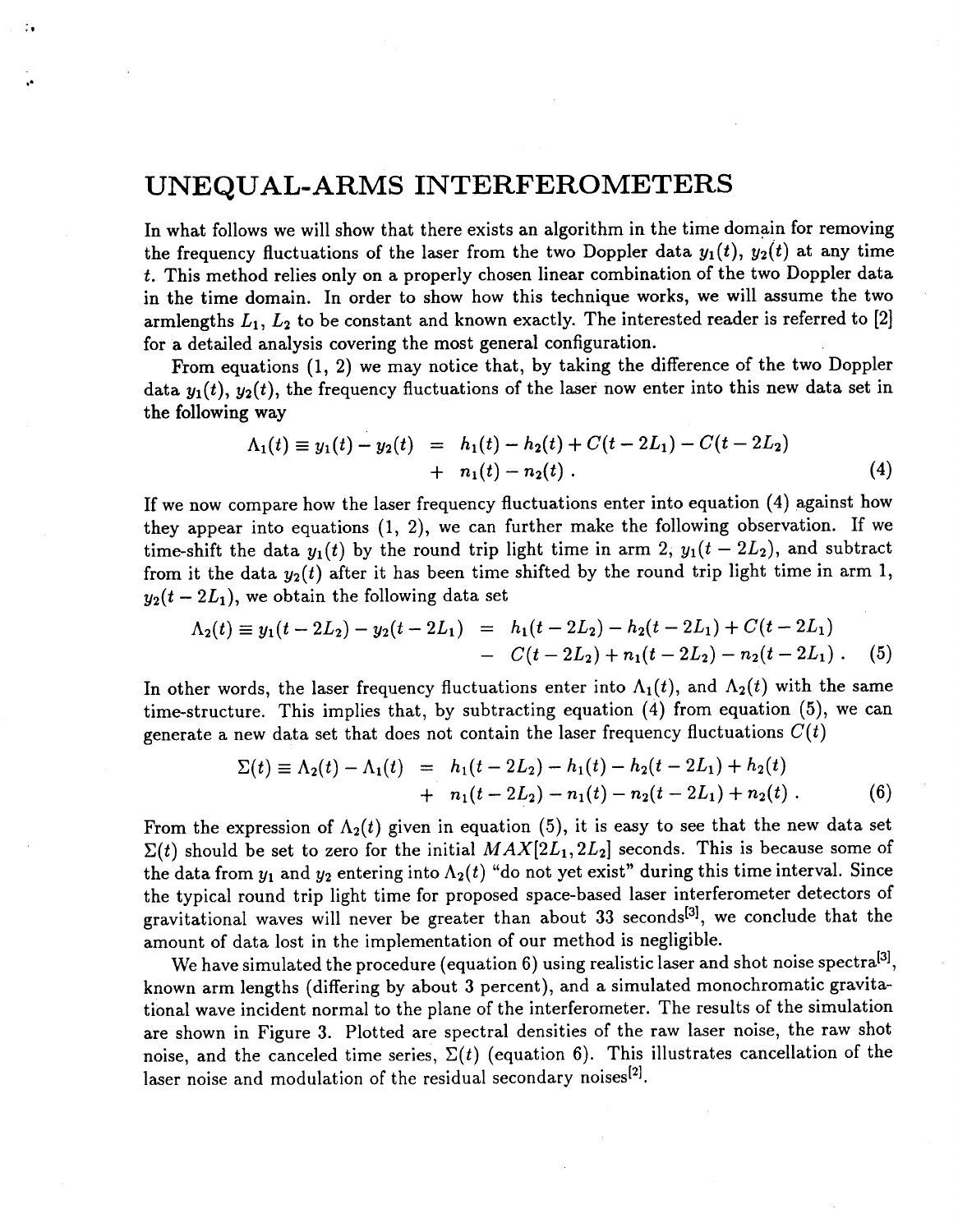## **CONCLUSIONS**

ñ.

We presented a time-domain procedure for accurately cancelling laser noise fluctuations in an unequal-arm one-bounce Michelson interferometer relevant to space-borne gravitational wave detectors. The method involves separately measuring the phase of the returning light relative to the phase of the transmitted light in each arm. By suitable offsetting and differencing **of**  these two time series, the common laser noise is cancelled exactly (equation *6).* 

The technique presented in this paper is rather general, in such that it can be implemented with any (Earth as well as space-based) unequal-arms Michelson interferometers.

## ACKNOWLEDGEMENTS

We thank Frank B. Estabrook for discussions on signal and noise response functions. This work **was** performed at the Jet Propulsion Laboratory, California Institute of Technology, under a contract with the National Aeronautics and Space Administration.

#### REFERENCES

*G.* Giampieri, R.W. Hellings, M.Tinto, J.E. Faller, *Optics Communications,* **123,** 669, (1996)

<sup>2</sup> M. Tinto and J.W. Armstrong, *Phys. Rev. D.* Submitted for publication.

LISA: (Laser Interferometer Space Antenna) **An** *international project in the field of Fundamental Physics in Space,* Pre-Phase A Report, **MPQ 233,** (Max-Planck-Institute fur Quantenoptic, Garching bei München, 1998).

F.B. Estabrook and H.D. Wahlquist, *Gen. Relatiu. Grauit.* **6,** 439 (1975).

F.B. Estabrook, *Gen. Relatiu. Grauit.,* **17,** 719, (1985).

H.D. Wahlquist, *Gen. Relatiu. Grauit.,* **19,** 1101 (1987).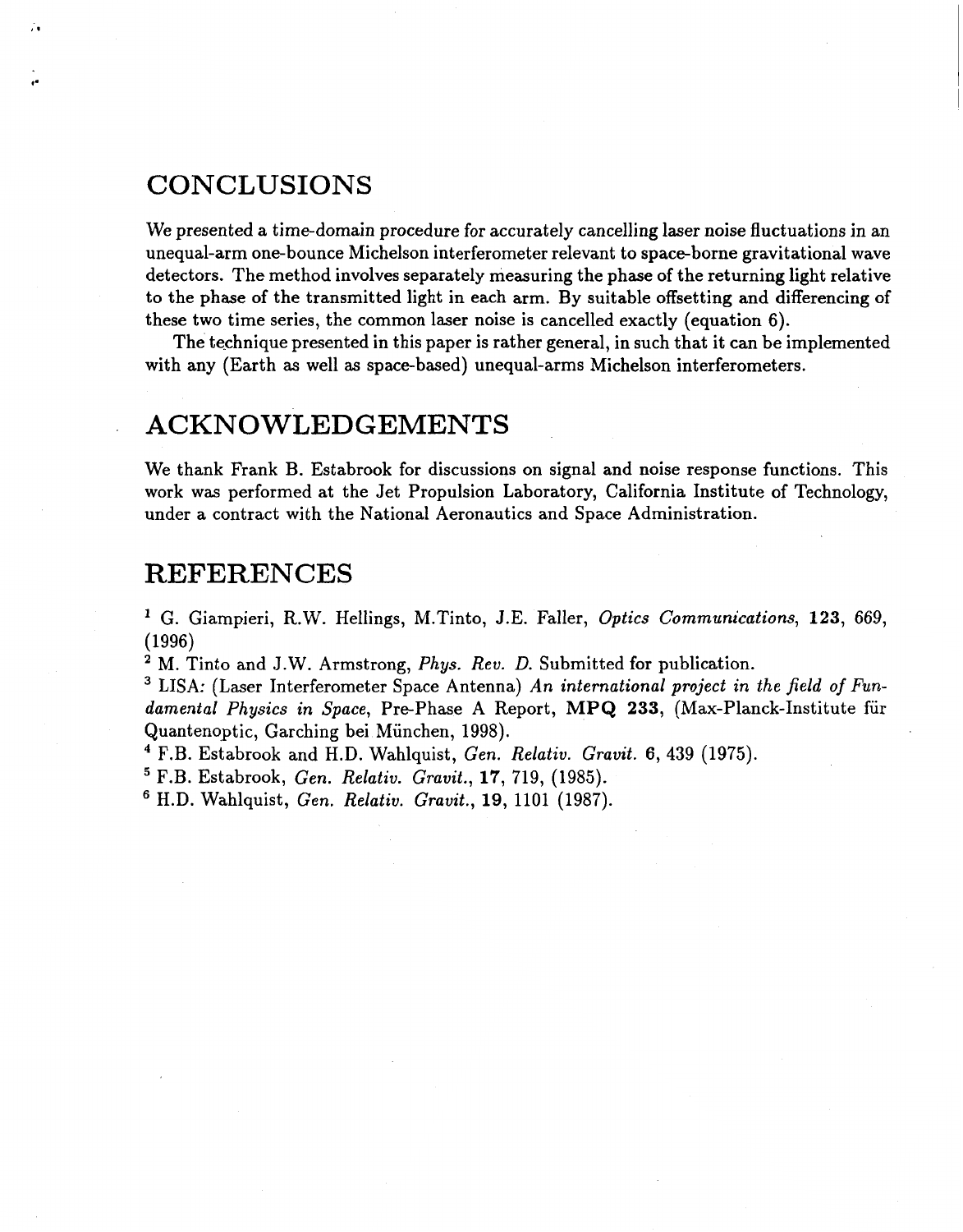

Figure 1. Typical configuration of a space-based, unequal-arm interferometer detector of gravitational waves. The corner spacecraft a transmits coherent laser light to the other spacecraft,  $b$  and  $c$ . They coherently retransmit back to spacecraft \$a\$, where coherent two-way phase (or frequency) changes in each arm are then measured. The two arm lengths are denoted with  $L_1$ , and  $L_2$ .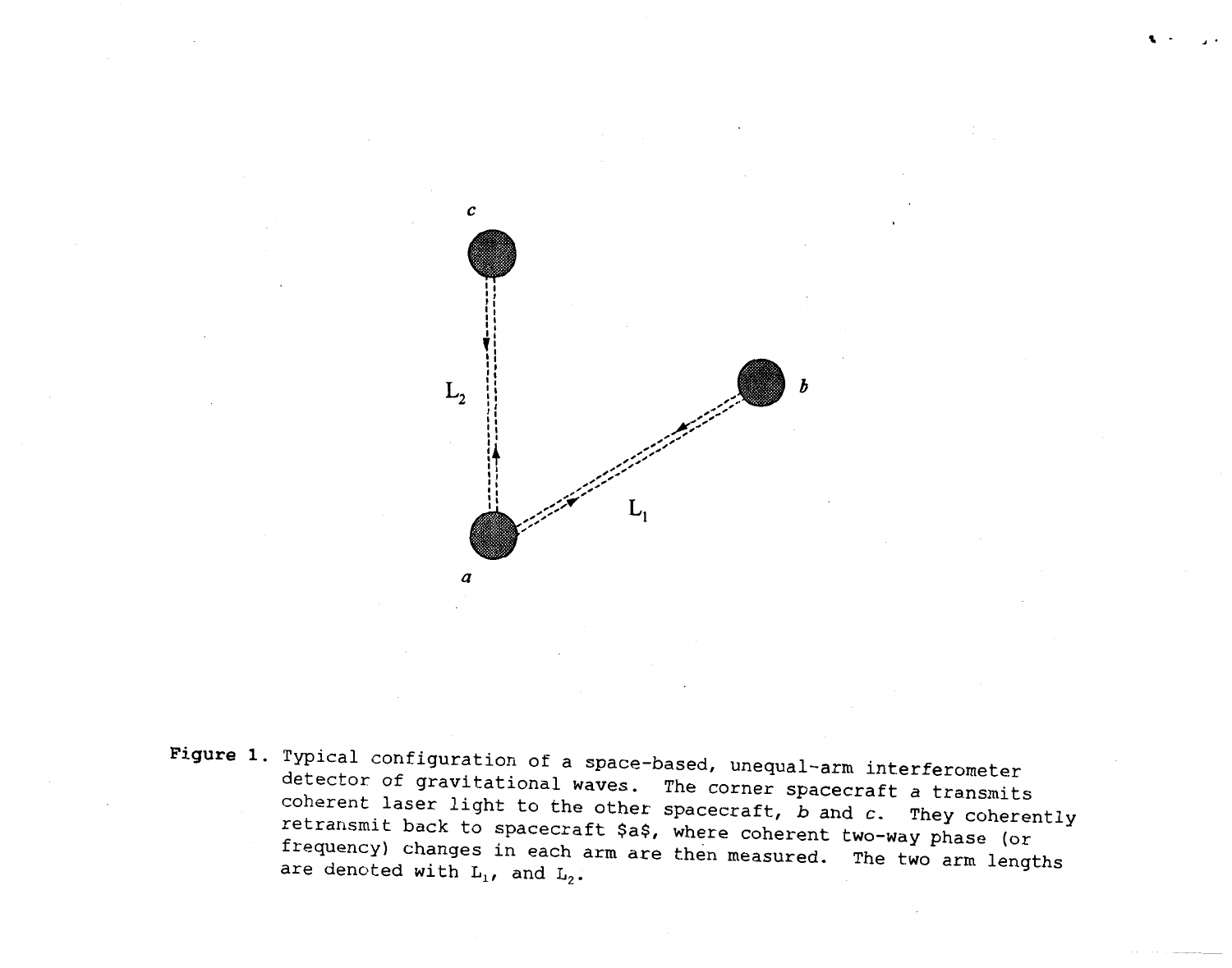

Figure 2. Coherent laser light is transmitted simultaneously from spacecraft a to spacecraft b and c, and coherently transponded back to a. The X axis is along the bisector of the angle enclosed between the two arms of the interferometer. The Y axis is orthogonal to the X axis in the plane of the interferometer, and the Z axis is chosen in such a way to form together with (X, Y) a right-handed set of axes. The gravitational wave train propagates along the k direction.